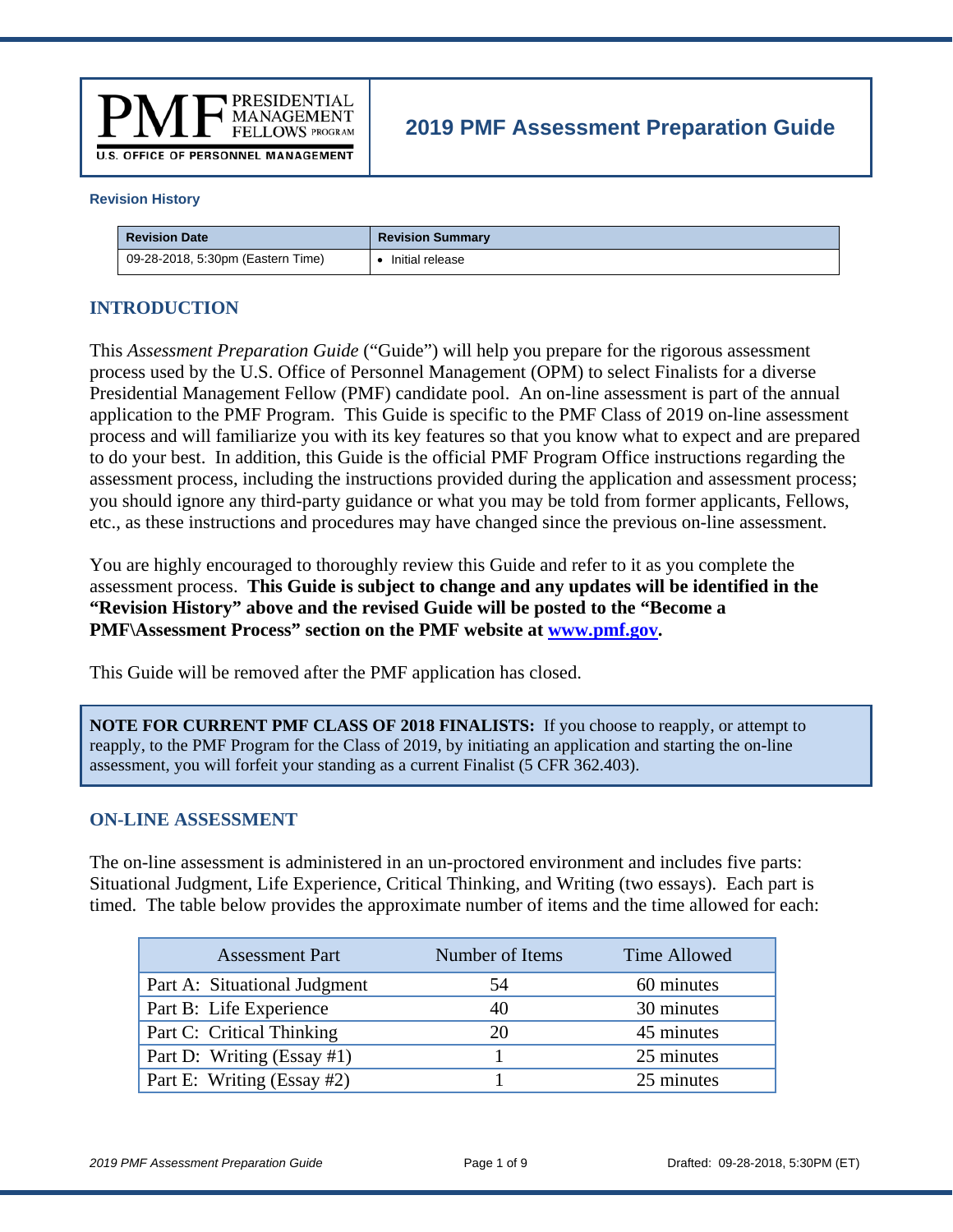Once you begin any of the five parts, you must complete that part unless there is an emergency (i.e., natural disasters, fire, explosion, major structural failure, loss of electrical power, loss of internet connectivity). If you experience an emergency situation, you will be allowed to resume your assessment with the *time remaining in that part*, and prior to the application announcement closing. You will be presented with an Interruption Alert where you will be asked to enter an explanation. Upon submission, you will be able to resume where you left off if time permits. If the emergency requires you to leave your connection, we suggest you log out or close the browser to ensure the timer stops.

**NOTE:** An applicant may complete each of the on-line assessment parts at different times or all at once, as long as the applicant completes the entire on-line assessment and submits their application by the closing of the announcement. For example, an applicant can start and complete Part A and then start and complete Part B at a later time. However, once an applicant starts a part, he/she must complete that part.

The on-line assessment is designed to uncover evidence of the following competencies that are critical to success on the job across all PMF occupations:

- **Adaptability**
- **Critical Thinking**
- **Integrity**
- **Interpersonal Skills**
- **Motivation to Serve**
- **•** Problem Solving
- Written Communication

Descriptions for each assessment part, including instructions and sample questions, are described below.

## **PART A: SITUATIONAL JUDGMENT**

The Situational Judgment requires you to read through a series of scenarios relevant to PMF work. The questions place you in realistic situations that you are likely to encounter as a PMF. Through a series of multiple-choice questions you will be asked to select an option based on how you would *most likely* respond or *least likely* respond in each situation. Questions in this part draw primarily on your experiences in working with and relating to others in a work setting. In each of the questions in this part, you are asked to indicate how you would respond in a given situation. If you are not currently in a work group, you can answer the questions based on experiences you may have had in previous jobs or in school, social, athletic, or volunteer organizations.

### **Situational Judgment Sample Questions**

Four sample questions are provided below to give you an idea of the type of questions you will encounter when completing this part.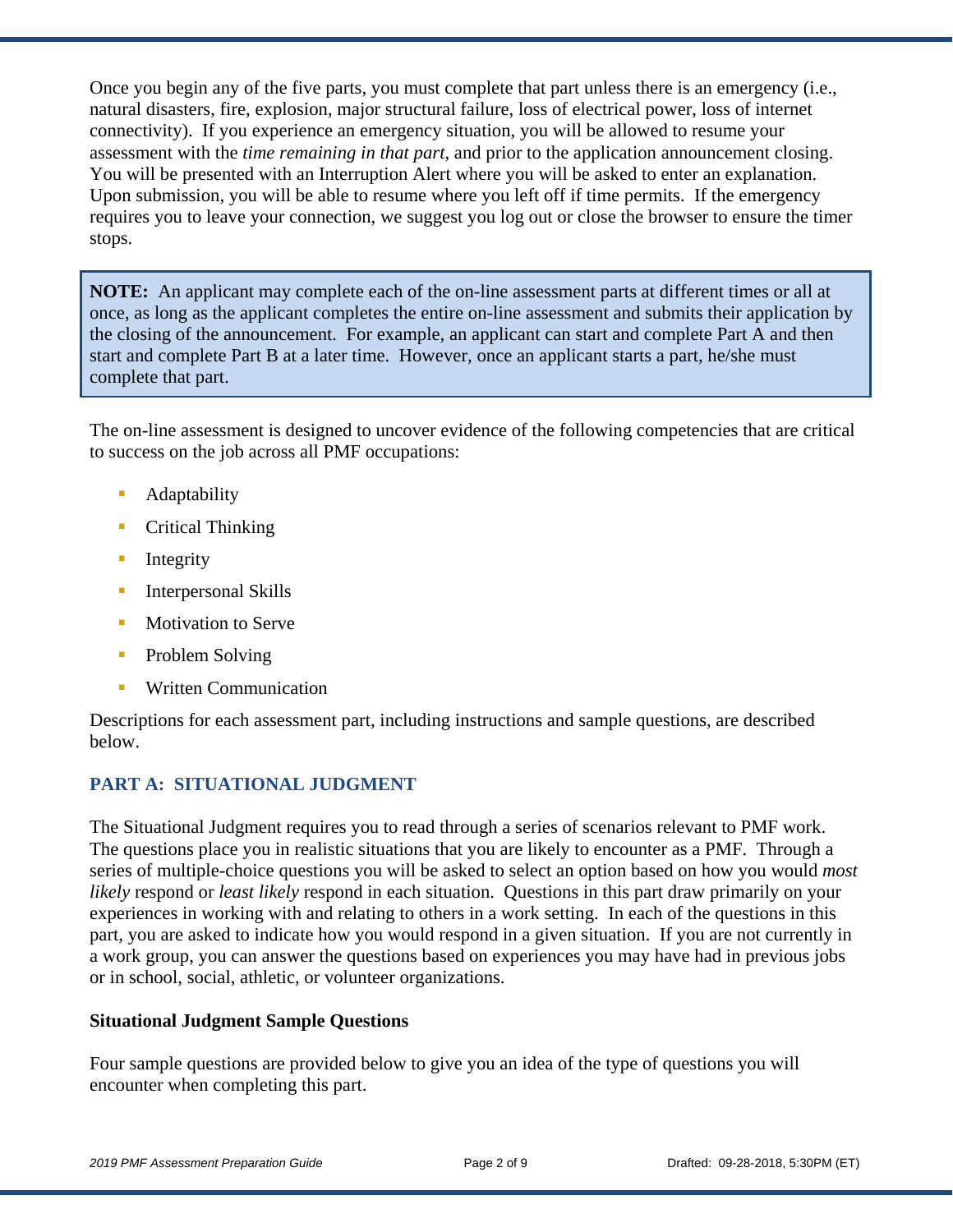**Directions:** In each of the following situations, you are asked to indicate how you would respond. No special training or experience is required to answer these questions. Identify from the response options the one that best represents how you would handle the situation. Select the response that is closest to how you would actually handle the situation, not the response that you think others might select or the response that you think is expected.

**Sample Question 1:** You are a member of a project team in your office. During a project meeting a colleague gives you a task that you do not feel qualified or trained to handle. Which of the following actions are you *most likely* to take?

- Complete the task as best you can.
- Complain to your supervisor.
- Ask someone in the office who knows how to do the task to help you.
- Explain to the colleague that you do not feel qualified to work on the task and you would prefer that the task be given to someone else.

**Sample Question 2:** You are a member of a project team in your office. During a project meeting a colleague gives you a task that you do not feel qualified or trained to handle. Which of the following actions are you *least likely* to take?

- Complete the task as best you can.
- Complain to your supervisor.
- Ask someone in the office who knows how to do the task to help you.
- Explain to the colleague that you do not feel qualified to work on the task and you would prefer that the task be given to someone else.

**Sample Question 3:** One of your customers has arrived at your office and wishes to speak with your supervisor, who is not at her desk right now. The customer is frustrated because she has left several messages on your supervisor's voice mail in the past week and has not received a call in return. You know that your supervisor is attending a meeting that will last for at least another hour. Which of the following actions are you *most likely* to take?

- Find out what the customer needs and interrupt the meeting.
- Find out what the customer needs and assure the caller that your supervisor will get the message.
- Tell the customer that your supervisor is not available.
- Ask the customer if someone else in the office can help her.

**Sample Question 4:** One of your customers has arrived at your office and wishes to speak with your supervisor, who is not at her desk right now. The customer is frustrated because she has left several messages on your supervisor's voice mail in the past week and has not received a call in return. You know that your supervisor is attending a meeting that will last for at least another hour. Which of the following actions are you *least likely* to take?

- Find out what the customer needs and interrupt the meeting.
- Find out what the customer needs and assure the caller that your supervisor will get the message.
- Tell the customer that the manager is not available.
- Ask the customer if someone else in the office can help her.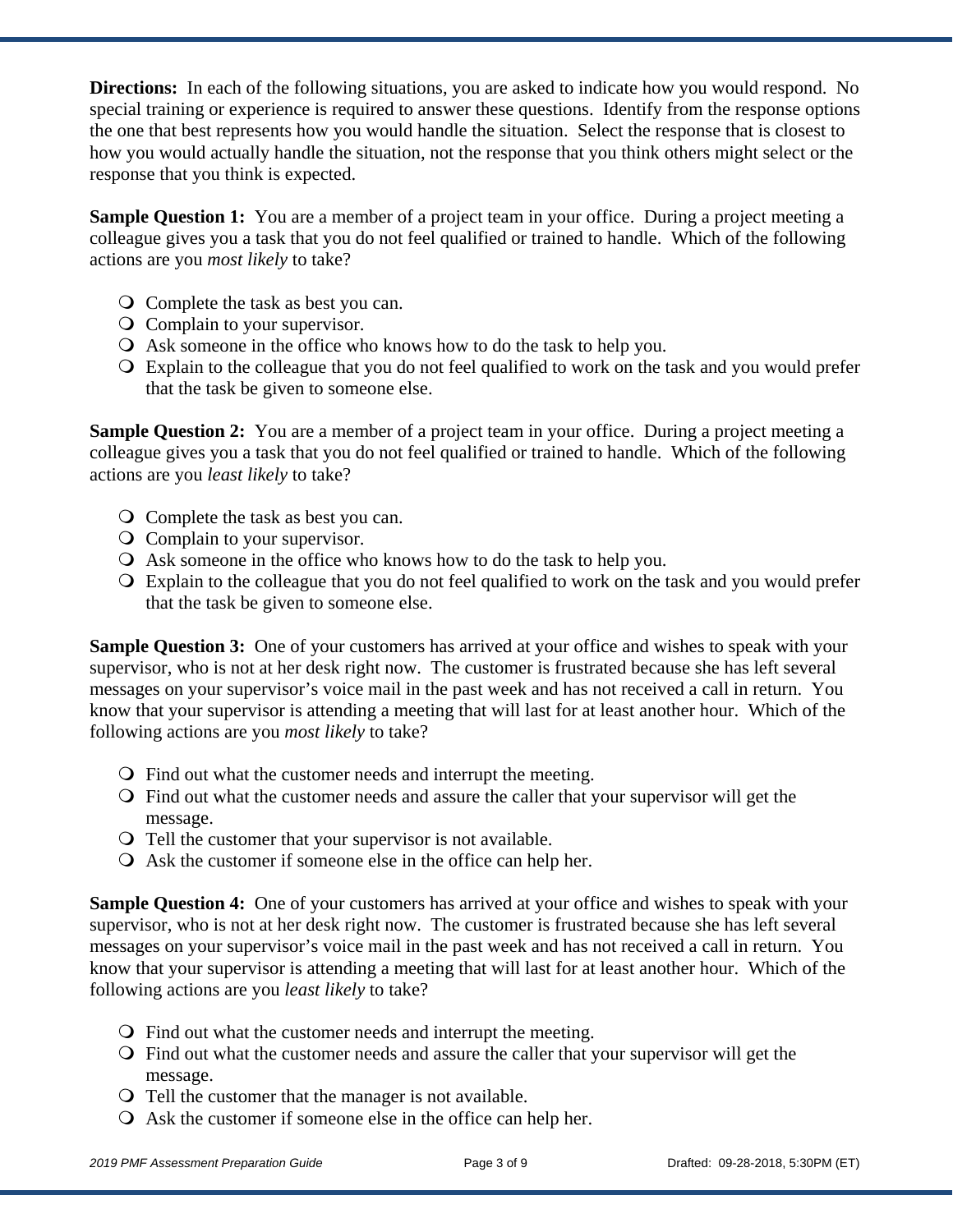#### **PART B: LIFE EXPERIENCE**

The Life Experience contains questions involving work- and education-related experiences. In this part you will be instructed to select one answer from among the alternatives presented. Some questions will ask you to consider your experience in working with and relating to others in a work setting. If you are not currently employed then you will be instructed to answer questions based on experiences you may have had in previous jobs, or in your academic pursuits. No special training or experience is required to answer these questions.

When completing this part, remember:

- Do **not** skip questions; it is in your best interest to answer every question.
- A response of "I don't know" means that you would expect the other person not to know or to have no basis for making a judgment if asked to describe you.
- The term "peer" refers to co-workers, classmates, or other close associates.

Please note that your responses are subject to verification and deliberate attempts to falsify information may be grounds for not being selected or for being dismissed after beginning work.

#### **Life Experience Sample Questions**

Two sample questions are provided below to give you an idea of the type of questions you will encounter when completing this part.

**Sample Question 1:** In the past when I have given a speech or presentation, I was likely to have prepared ahead of time:

- much less than others did
- Q less than others did
- about the same as others did
- more than others did
- much more than others did

**Sample Question 2:** When working as a member of a team, I prefer to:

- do less complex tasks
- $\overline{Q}$  keep a low profile
- always take the lead
- $\circ$  take on challenging tasks but not take the lead
- $\Omega$  take the lead at times

#### **PART C: CRITICAL THINKING**

The Critical Thinking part is the Professional Employment Test (PET). The PET is designed to assess cognitive abilities important for success in managerial and professional positions. There are 20 total questions for this part.

*2019 PMF Assessment Preparation Guide* Page 4 of 9 Drafted: 09-28-2018, 5:30PM (ET)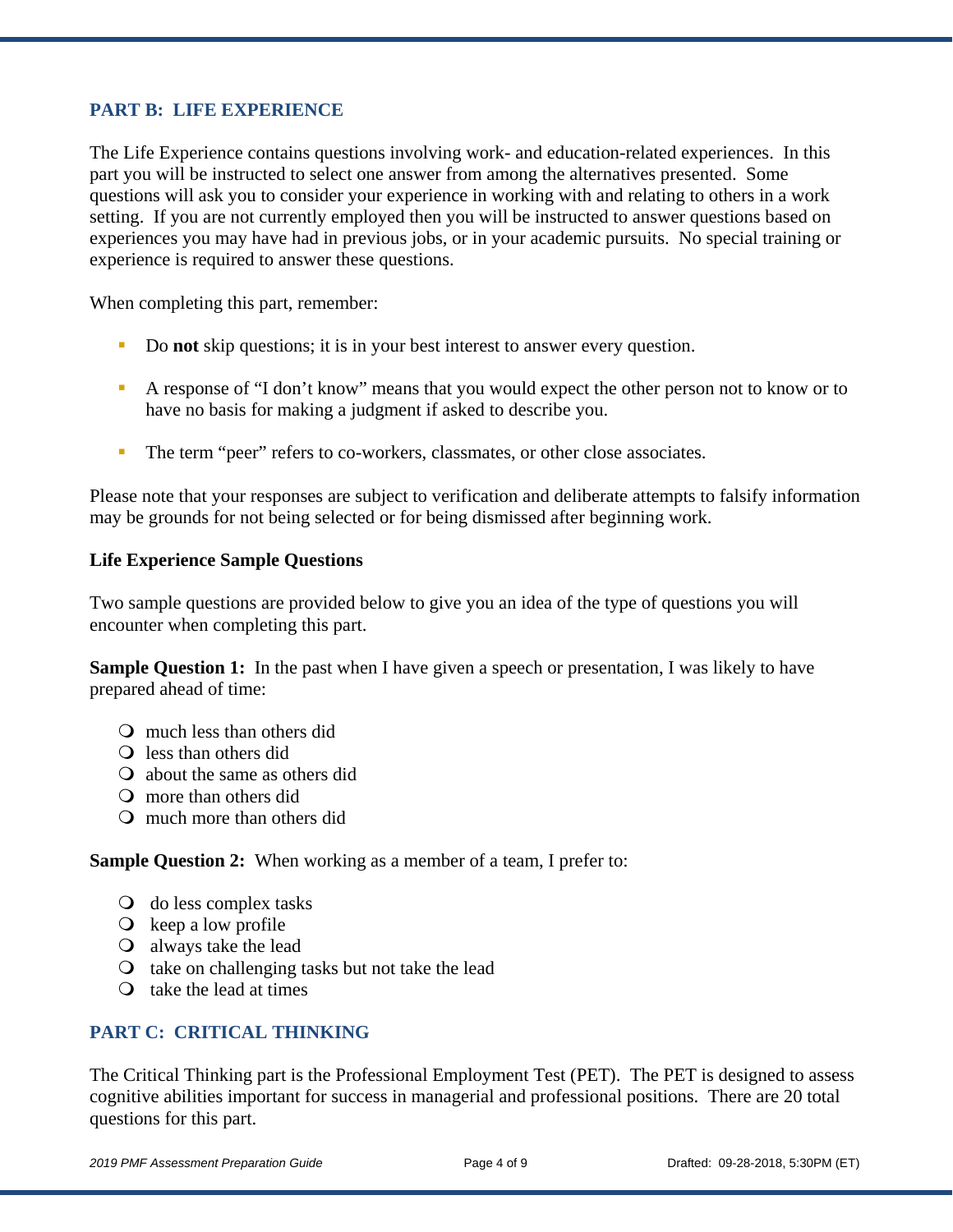#### **Critical Thinking Skills Question Types**

The PET contains four question types designed to measure various aspects of critical thinking. Each question type uses a multiple-choice format.

**Data Interpretation:** These questions consist of numerical tables with missing data. You must use the information in the tables to determine the values of the missing entries from among five alternatives. These questions require the ability to understand data presented in tables, demonstrate reasoning, and perform basic arithmetic calculations.

#### **Data Interpretation Sample Question**

|                         |                                                                   |              |      | COLLEGE ENROLLMENT BY RESIDENCE AND SEX (in thousands)<br><b>Percent Distribution</b><br><b>Sex</b> |             |  |                                                                                                               |  |  |
|-------------------------|-------------------------------------------------------------------|--------------|------|-----------------------------------------------------------------------------------------------------|-------------|--|---------------------------------------------------------------------------------------------------------------|--|--|
|                         | Residence                                                         | <b>Total</b> | Male | Female                                                                                              | <b>Male</b> |  | Female                                                                                                        |  |  |
|                         | <b>Urban</b>                                                      | 260          | 143  |                                                                                                     | 55.0        |  | 45.0                                                                                                          |  |  |
|                         | Rural                                                             | 95           | 57   | 38                                                                                                  | 60.0        |  | 40.0                                                                                                          |  |  |
| What is the value of I? |                                                                   |              |      |                                                                                                     |             |  |                                                                                                               |  |  |
| A. 62                   |                                                                   |              |      |                                                                                                     | $\bigcirc$  |  | $\begin{array}{ccc} \mathbf{B} & \mathbf{C} & \mathbf{D} \\ \mathbf{C} & \mathbf{C} & \mathbf{D} \end{array}$ |  |  |
| <b>B.100</b>            |                                                                   |              |      |                                                                                                     |             |  |                                                                                                               |  |  |
| C. 117                  |                                                                   |              |      |                                                                                                     |             |  |                                                                                                               |  |  |
| D. 162                  |                                                                   |              |      |                                                                                                     |             |  |                                                                                                               |  |  |
|                         | E. None of these, or cannot be calculated from the data provided. |              |      |                                                                                                     |             |  |                                                                                                               |  |  |

**Reasoning:** These questions will provide you with a set of premises that are accepted as true and a conclusion statement. You will be asked to make judgments about the conclusion based on the information provided. The premises are based on hypothetical work-relevant situations. These questions require the ability to reason through information to form accurate conclusions.

#### **Reasoning Sample Question**

| Look at the sample problem below. First, read the premises that are given; then, look at the conclusion. Assume that the premises are true and                                                                                                                                                                      |
|---------------------------------------------------------------------------------------------------------------------------------------------------------------------------------------------------------------------------------------------------------------------------------------------------------------------|
| decide whether the conclusion is:                                                                                                                                                                                                                                                                                   |
| A. Necessarily true.                                                                                                                                                                                                                                                                                                |
| B. Probably, but not necessarily, true.                                                                                                                                                                                                                                                                             |
|                                                                                                                                                                                                                                                                                                                     |
| C. Indeterminable, cannot be determined.                                                                                                                                                                                                                                                                            |
| D. Probably, but not necessarily, false.                                                                                                                                                                                                                                                                            |
| E. Necessarily false.                                                                                                                                                                                                                                                                                               |
| Select the best answer and mark the appropriate space below.                                                                                                                                                                                                                                                        |
| Premises: If Mr. Brown receives his supervisor's approval, the new work schedule goes into effect immediately. The new schedule calls for<br>Ms. Oliver's work hours to be 8:30 a.m. to 5:00 p.m. Ms. Oliver's workday begins at 8:00 a.m.<br>Conclusion: Mr. Brown has not yet obtained his supervisor's approval. |
| В<br>А                                                                                                                                                                                                                                                                                                              |
| Ω                                                                                                                                                                                                                                                                                                                   |

**Quantitative Problem Solving:** These questions consist of work-relevant word problems, for which you must apply appropriate mathematical procedures to identify the correct answer from among five alternatives. These questions require the ability to solve problems involving mathematical reasoning and computation.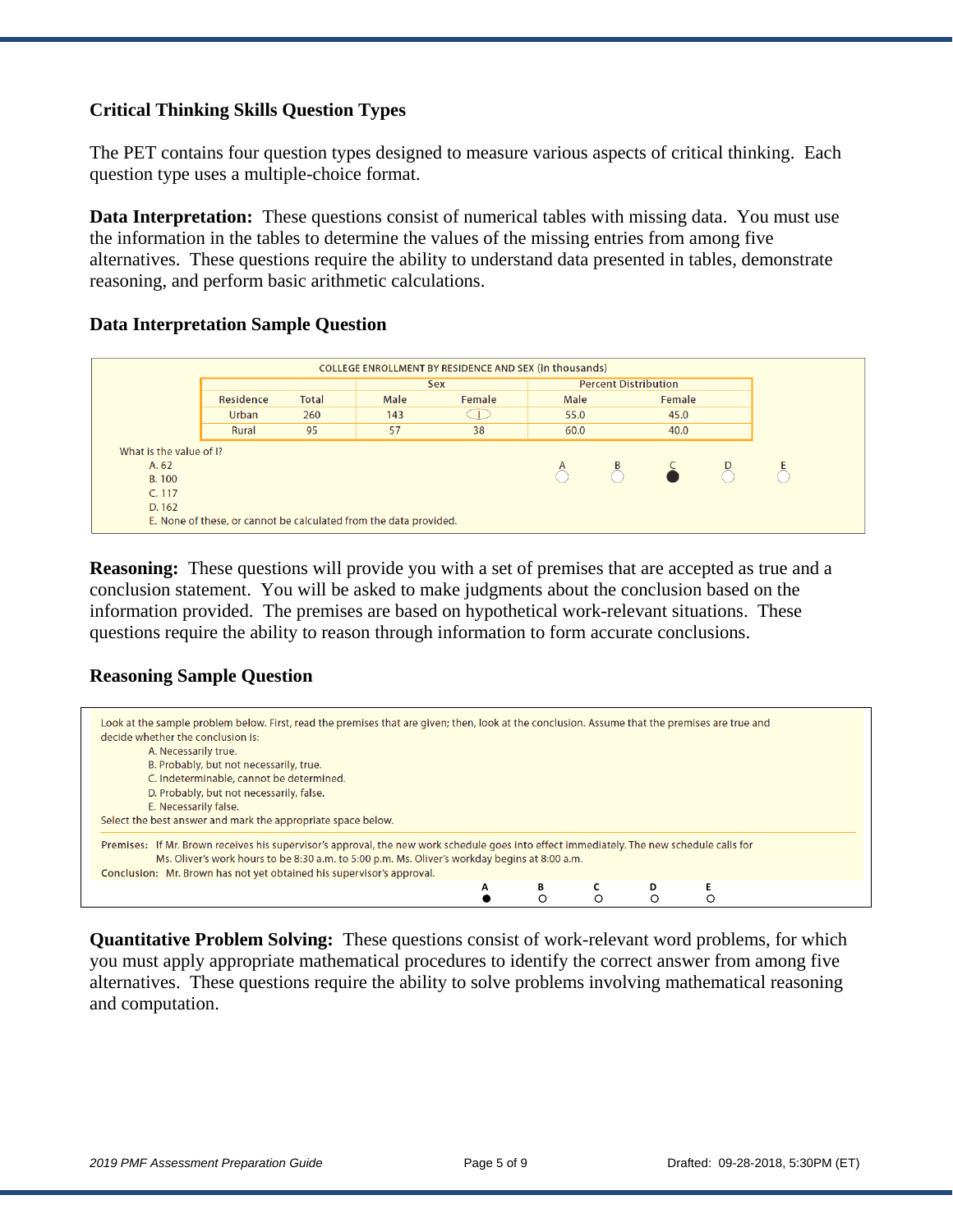#### **Quantitative Problem Solving Sample Question**



**Reading Comprehension:** These questions present you with a passage to read followed by a number of statements. You will be asked to select the statement from among five alternatives that is best supported by the information presented in the passage. The questions require the ability to understand written materials.

#### **Reading Comprehension Sample Question**



#### **PART D AND E: WRITING (Two Essays)**

These parts require you to provide a written response based on a question or topic provided to you in the assessment. These parts are a very straightforward assessment that will require you to simply type a written response to a single, open-ended question or prompt. Superior written communication skills are critical for being an effective leader or manager. Accordingly, this part measures your ability to communicate in writing. This part is used to measure your ability to communicate an appropriate message in writing, organize content in a clear and appropriate manner, and use proper grammar.

Completing both of these essays are required. Only one essay is scored and the other will be used to develop future changes to the on-line assessment. Applicants are not informed which essay is scored. Both essays are timed at 25 minutes and must consist of a minimum of 150 words. There is no maximum number of words; however, only a minimum of 150 words are needed for each.

A word counter is provided on the screen during this assessment part, as well as a timer to show how much time is remaining. When there are 5 minutes remaining, a time warning pop-up will appear. Each of the essays must be organized into simple paragraphs only. Use of bullets or any other nonstandard formatting is not permitted. It is highly recommended that you take this assessment without interruptions or distractions and use simple, concise language for best results. You are not permitted to cut and paste text (e.g., from a word processor or use CONTROL-C/V). Attempting to cut and paste text will erase all content, prompt an error message, and the system will record your action.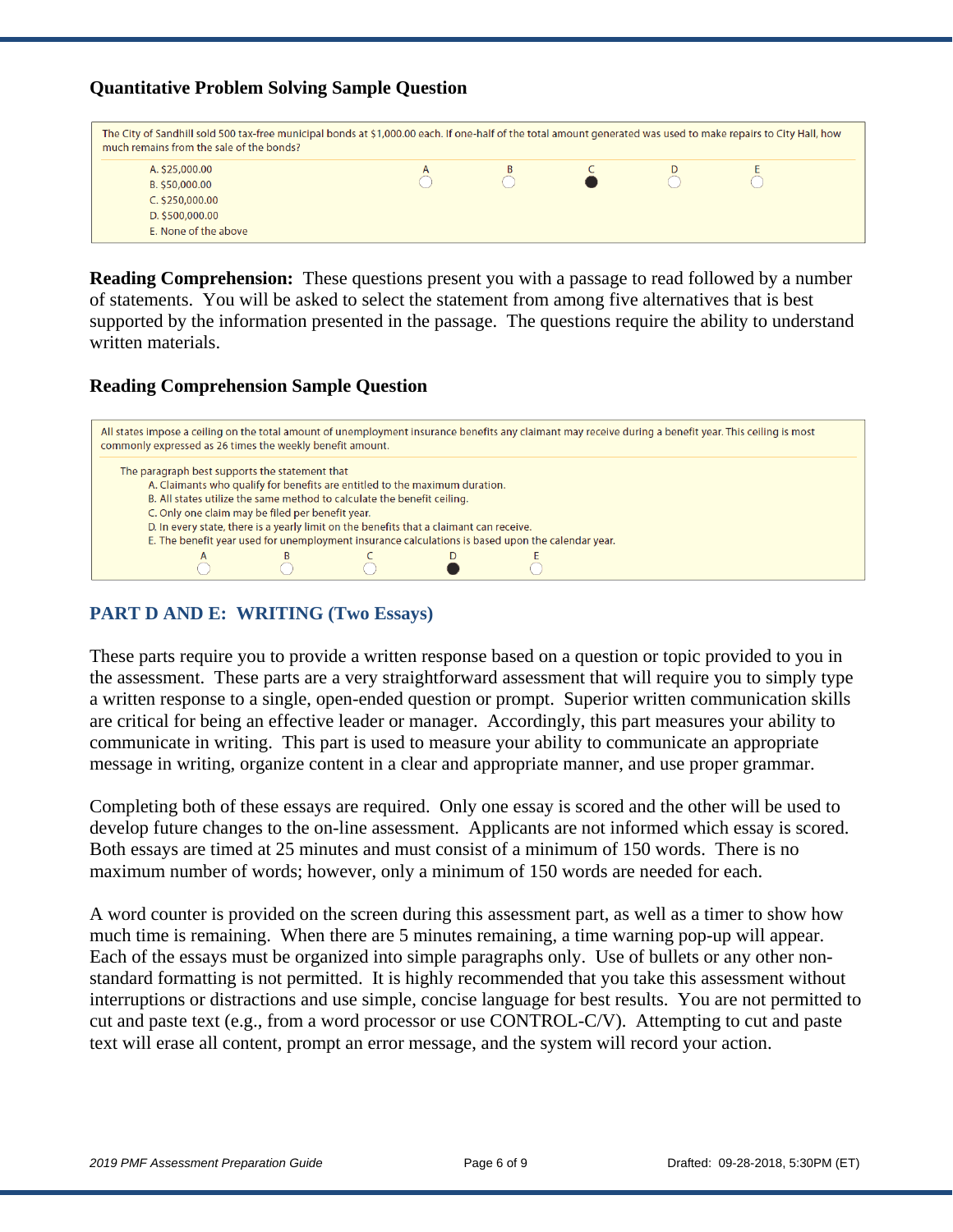#### **Writing Assessment Sample Question**

An example of the kind of question or prompt you will encounter when completing these parts is provided below.

**Sample Question:** The PMF Program provides many potential opportunities and challenges for individuals interested in working for the Federal Government. Discuss the advantages and disadvantages of a career in public service.

### **CERTIFICATION AND ACKNOWLEDGEMENT**

During the on-line assessment, applicants will be prompted to certify that they completed each part of the assessment independently and without any assistance. DO NOT close your browser or exit out of the on-line assessment until you have certified your responses. If you do not certify your responses, even if time expired, your application will be deemed incomplete and you will not be considered during this year's application cycle. Applicants who make an intentional false statement, or commit deception or fraud in their application and its supporting materials, risk being fined or imprisoned, disqualified from further consideration, fired from Federal employment, and/or debarred from Federal employment (5 C.F.R. part 731).

### **REASONABLE ACCOMMODATIONS**

Reasonable accommodations are provided to applicants with disabilities when appropriate, as qualified under the Americans with Disabilities Act of 1990, as amended, or the Rehabilitation Act of 1973, as amended.

Applicants with disabilities may request reasonable accommodations for the on-line assessment when applying to the PMF Program. Requests for reasonable accommodations for the on-line assessment must be received **before** the application announcement closes to be considered. The PMF Program Office will review each request during the application process and contact you directly via email to adjudicate your request.

If you unsure whether or not you need an accommodation for the on-line assessment, please review sample questions for each assessment as well as technical requirements for completing the on-line assessment provided in this Guide. Keep in mind that the on-line assessment is un-proctored, meaning you do not need to take it at a certain location. You can complete all components of the on-line assessment using your personal computer, taking advantage of your own assistive technology. There are no videos or need for plug-ins (e.g., Adobe Flash).

### **How to Request a Reasonable Accommodation for the On-line Assessment**

If after reviewing the information in this Guide you would like to request a reasonable accommodation for the on-line assessment, please follow the steps below:

**STEP 1:** Once you have created your applicant user account, logged into the application system, and started completing the required steps under the "User Dashboard", you will see a question about reasonable accommodations under the "Eligibility Information" section. Where prompted, indicate that you wish to request an accommodation for the on-line assessment and describe the specific assessment accommodation that you are requesting.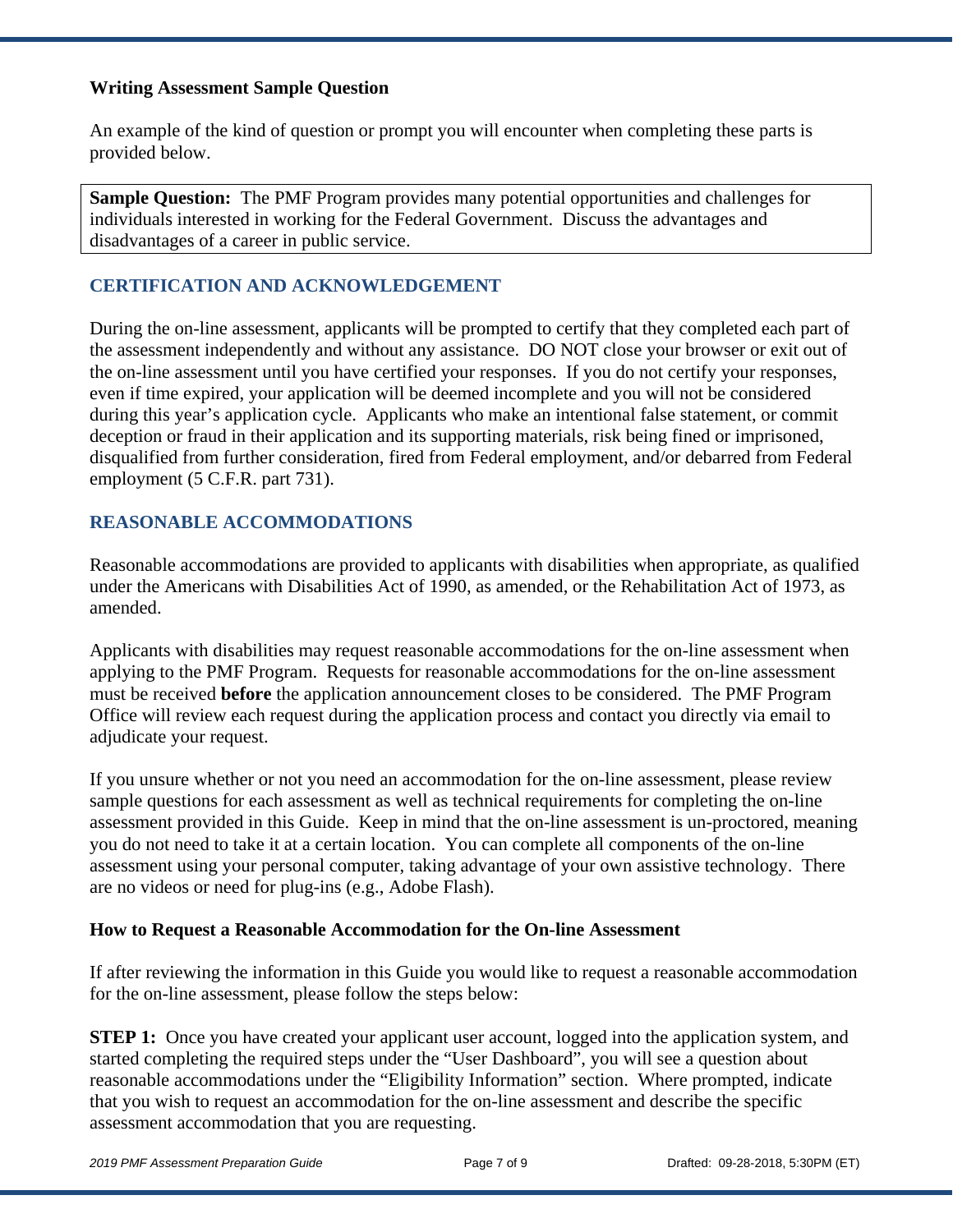- If you indicate a need for a reasonable accommodation for the on-line assessment, the application system will **not** allow you to access the actual on-line assessment until we adjudicate your request.
- If you wish to void your request before we provide a decision, go back to the "Eligibility" Information" section and indicate that you do **not** need a reasonable accommodation and submit your updated response. The application system will then allow you to take the on-line assessment without an accommodation.
- **You will not be allowed to request an accommodation once you have begun the on-line assessment.**

**STEP 2:** Submit any supporting documentation for the accommodation that you are requesting under the "Upload Documents" section from the "User Dashboard" screen in the application system.

**Supporting documentation must be from a qualified professional (e.g., medical doctor,** rehabilitation counselor) concerning your claimed disability and functional limitations in relation to your performance during the assessment process (i.e., the specific tasks or functions affected by the disability). **Your failure to provide supporting documentation may result in a delay or the inability to adjudicate your request.** 

**STEP 3:** Submit your reasonable accommodation request and the supporting documentation **before** the application announcement closes.

**STEP 4:** The PMF Program Office determines assessment accommodations on a case-by-case basis based on claimed disability and documentation provided. During the adjudication process for your request, we will contact you via email to communicate our decision, next steps, or request additional information or documentation. Please ensure your email account settings will allow an email from a ".gov" email address (e.g., pmfapplication@opm.gov or no-reply@apply.pmf.gov). If not, the email may appear in a "Spam" or "Junk" folder.

- If the application announcement has not closed when notification of the accommodation decision is given, you must complete the on-line assessment before the application announcement closes.
- If the application announcement has closed when notification of the accommodation decision is given, you must complete the on-line assessment **within 48 hours** of the decision notice.
- We will adjudicate your request as soon as possible after complete supporting documentation has been received. We will be monitoring any requests throughout the application period.

## **SYSTEM REQUIREMENTS FOR THE ON-LINE ASSESSMENT**

Please check your computer for the following requirements BEFORE you begin the on-line assessment. These settings *may* be different from the system requirements needed to complete your application. System and browser requirements for the application process can be found under the "Become a PMF\Application Process" section on the PMF website at www.pmf.gov.